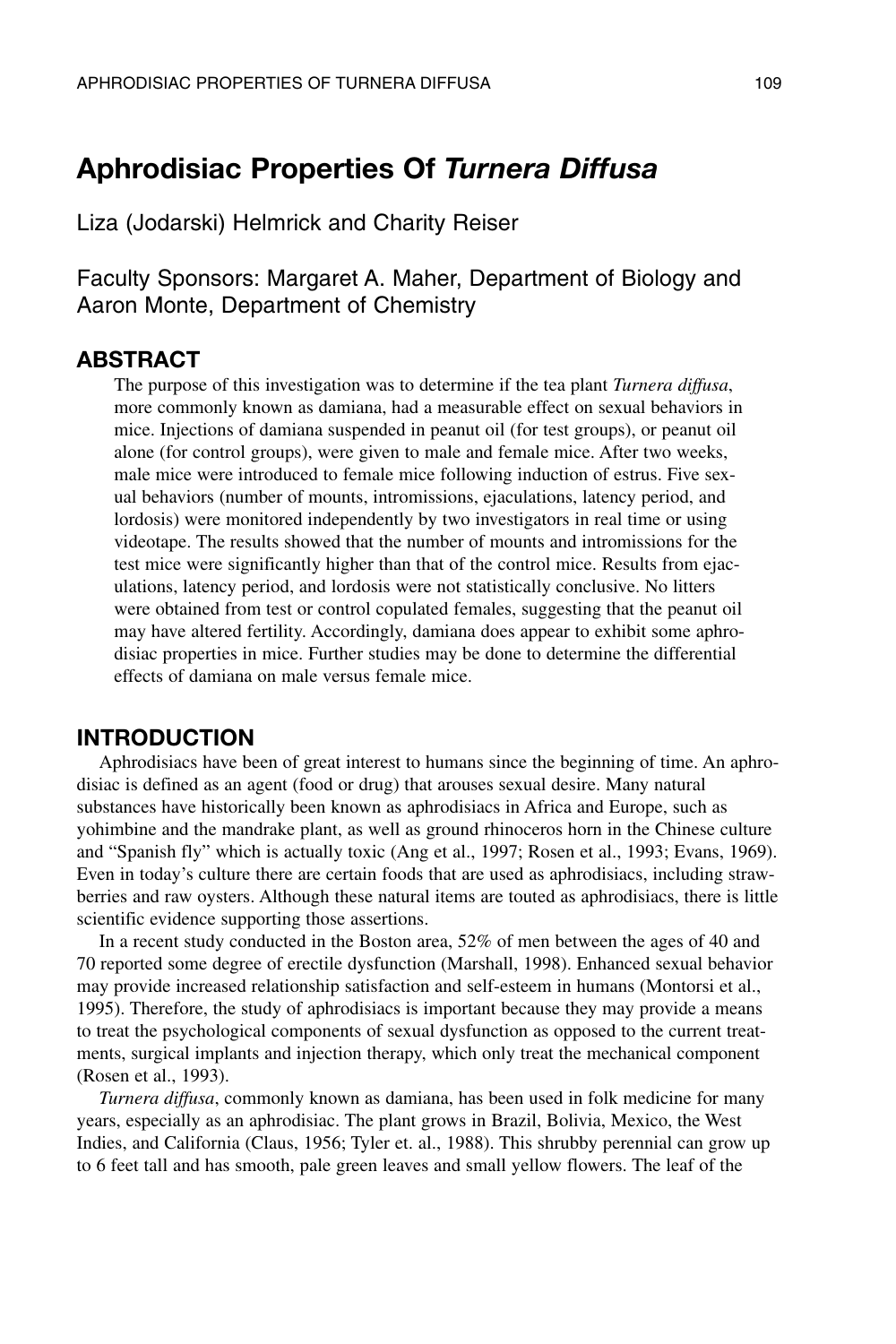plant is harvested during the summer and is used in teas and as a flavoring for liqueurs. Damiana teas were prescribed in many situations to help "heal" certain ailments. The teas served as treatment for mild depression, physical weakness, hangover, dyspepsia, and nervous disorders. They are also thought to stimulate appetite, digestion, and metabolism (Spencer et al., 1981). Although little scientific research has been done on damiana, contradictory reports of its effects as a sexual stimulant can be found in current literature, on the internet, and in many magazines (Marshall, 1998). The purpose of this investigation was to determine if damiana does indeed exhibit aphrodisiac properties in mice.

#### **METHOD**

#### **Damiana Solution**

A Soxhlet extraction apparatus was used to obtain a crude extract from damiana leaves. One hundred fifty grams of dried damiana leaves were packed into a thimble made of porous cellulose material, and the round bottom flask was filled with 160 mL of 95% ethanol and heated to a boil. After 24 hours, the damiana leaves were removed and a fresh 150 g sample of damiana leaves was repacked into the thimble, and the volume was refilled to the original 160 mL of solution. After 24 hours, the solution was poured into evaporating dishes. Two days later the same procedure was repeated using 120 g of damiana leaves. The two extracts were combined in the evaporating dishes and left under the hood for four days. The evaporating dishes were placed on top of an oven set at 120 °C to allow for the rest of the solvent and water to be evaporated. The extract was removed from the evaporating dishes by scraping with a spatula into a 500 mL round bottom flask. Enough 100% ethanol was used to remove the last traces of the extract from the dishes. The solvent was then removed on a rotary evaporator. When most of the solvent had evaporated, the solution was placed under high vacuum for approximately 24 hours. The flask was weighed, purged with nitrogen gas, and wrapped in aluminum foil to keep as much light and air away from the extract as possible. The weight of the extract was 107.0 g from 420 g of dried damiana leaves. A solution of this extract and peanut oil was prepared. The solution was stirred for two hours and briefly sonicated to form a homogeneous suspension. It remained in this form for two weeks and was sterilized using a 25 mm syringe filter with 0.2 micron multiple ester cellulose membrane to remove particulate matter. The final solution was a pea green color.

#### **Pharmacological Bioassay**

Eight groups of mice, four test and four control, were used in the bioassay. Forty NIH Swiss mice were used, weighing 21-24 g when received. Each of the eight groups contained five mice, four females and one male. All mice received doses that contained 10 mg of damiana in 0.3 mL peanut oil (or 0.3 mL peanut oil for control) every other day for two weeks for a total of eight doses. Each week, one control group and one test group would begin dosing. The following week the next would begin, etc. Prior to dosing, the females were numbered using ear punches, and all mice were weighed before the first dose and before the last dose. The doses were administered by subcutaneous injections, using 26 gauge, 1/2" needles with 1 cc tuberculin syringes. Three days prior to the final administration of damiana, female mice received an injection of β-estradiol-3-benzoate (10µg in 0.05 peanut oil, subcutaneous). On the last day of administration of damiana, female mice received an injection of progesterone (500 µg in 0.05 ml peanut oil, subcutaneous). The hormone injections were administered to ensure the females were in estrous, the time when they are most receptive to fertilization (Morales et al, 1996; Guttman et al., 1975). After two weeks of administrations, the test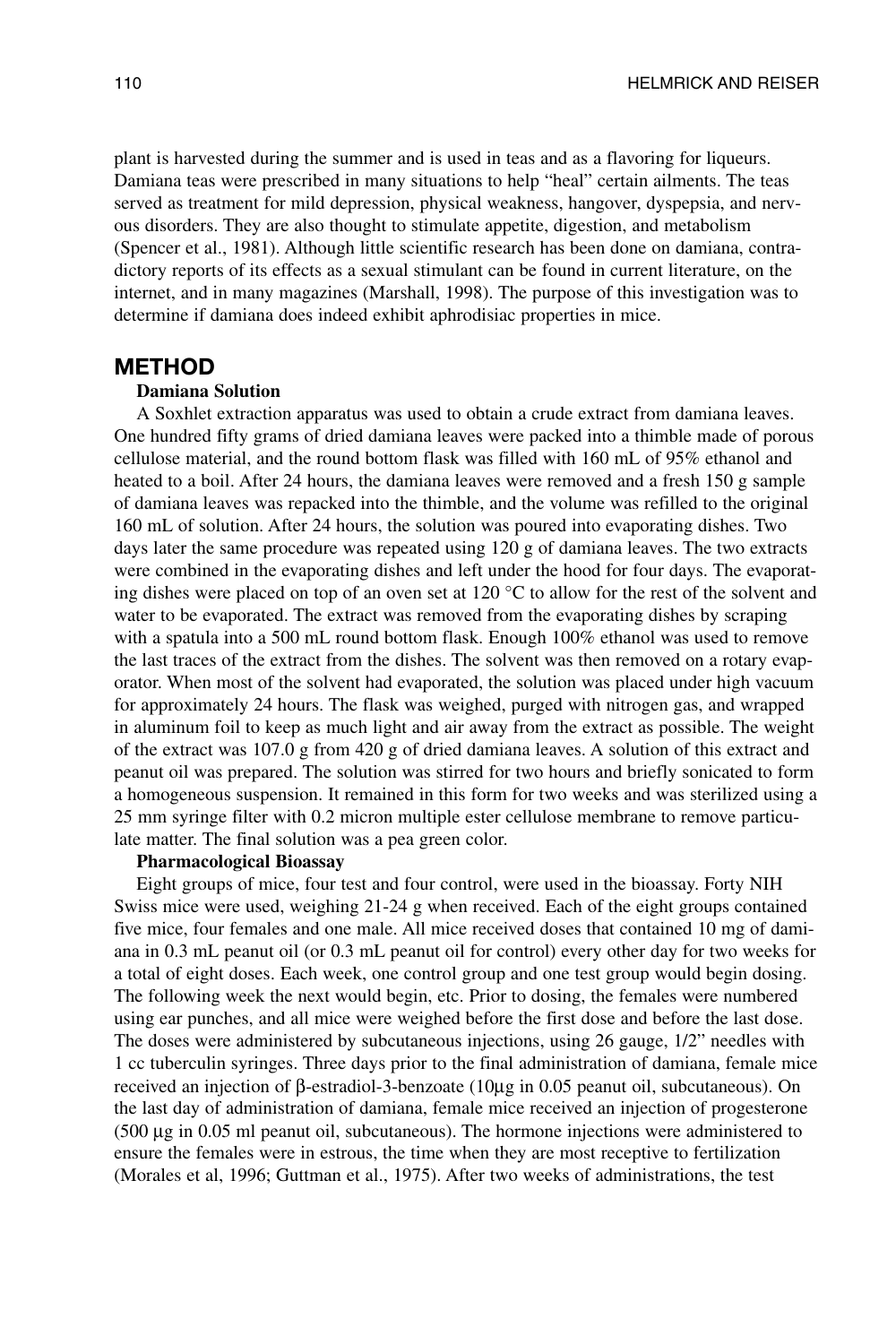males were paired with test females, and the control males were paired with control females for one-hour observation periods. Five behaviors were monitored as described in Table 1: mounts, intromissions, ejaculations, latency period, and lordosis (McGill, 1965).

| <b>BEHAVIOR</b>     | <b>DEFINITION</b>                                                       |
|---------------------|-------------------------------------------------------------------------|
| Mount               | Male approaches a female and assumes a copulatory position              |
| <b>Intromission</b> | Male penis penetrates into female vagina, observed by decreased rate of |
|                     | thrusting                                                               |
| <b>E</b> jaculation | Observed by an increased rate of thrusting after intromission, followed |
|                     | by the male cleaning himself                                            |
| <b>Latency Pd.</b>  | Time elapsed from introduction of male with females to first mount      |
| Lordosis            | Female firmly raises hind quarters and tail to accept male advances     |

| Table 1: Definitions of observable sexual behaviors in mice. |  |
|--------------------------------------------------------------|--|
|--------------------------------------------------------------|--|

The mice were maintained in a constant environment with a 12:12 hr light:dark cycle. Observations were conducted between 2 to 3 hours after the onset of the dark half of the cycle under a red light, as this is the time when these rodents are most active (Morales et al., 1996). The male mice were marked using a permanent marker with a large black X on their back for easy identification. Two independent observers, blind to the conditions (test vs. control), scored the behaviors. One watched the activity live and the other watched videotapes. The mice were euthanized by carbon dioxide inhalation followed by cervical dislocation to ensure death. All procedures in this study involving animals were approved by the University of Wisconsin-La Crosse Institutional Animal Care and Use Committee.

#### **RESULTS**

To test the directional hypothesis that damiana would have aphrodisiac effects, the significant differences between mean number of events for each behavior were assessed by SigmaStat® 2.0 using one tail two-sample t-tests. The results are shown in Table 2. Damiana significantly increased male mounts and intromissions. There were no significant differences among groups for male ejaculations or latency periods or for female lordosis events.

#### **Table 2: Effects of damiana versus control (peanut oil only) injections on five sexual behaviors in mice.**

| GROUP                         | <b>MOUNTS</b> |               |             | INTROMISSIONS EJACULATIONS LATENCY PERIOD LORDOSIS |             |
|-------------------------------|---------------|---------------|-------------|----------------------------------------------------|-------------|
| Control mice $35.0 \pm 7.7$   |               | $4.8 + 2.4$   | $0.8 + 0.5$ | $725.8 + 151.7$                                    | $3.4 + 1.5$ |
| Damiana mice $56.6 \pm 6.8^*$ |               | $11.4 + 1.7*$ | $2.1 + 0.9$ | $1027.3 \pm 192.6$ $6.3 \pm 2.3$                   |             |

Values are depicted as group means  $\pm$  standard errors

\*Significant differences from control are indicated with an asterisk, p<0.05 as assessed by one-tail t-test.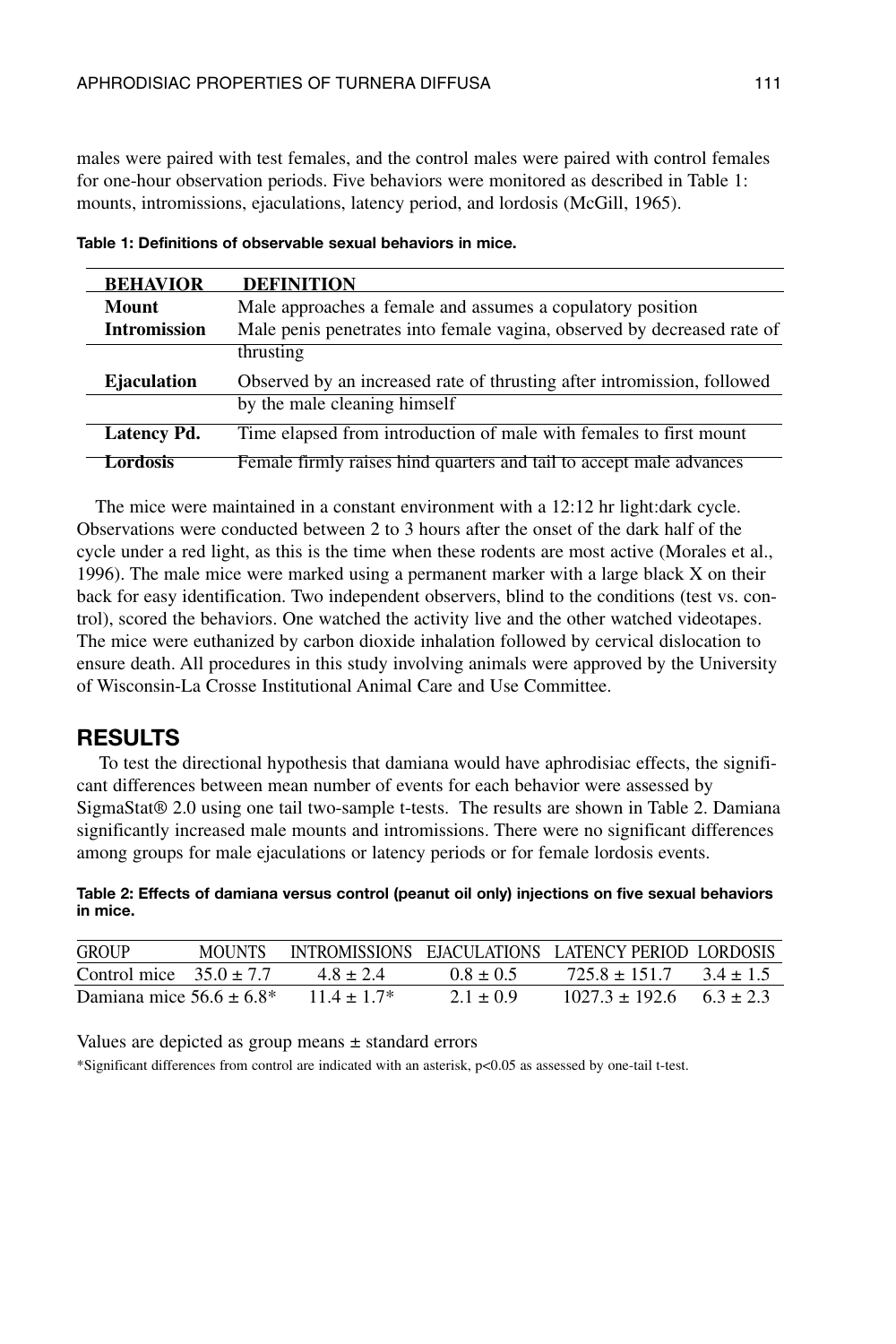## **DISCUSSION**

The results of this study suggest that injected damiana extract may have aphrodisiac properties in male mice placed in an optimal environment for sexual behavior, with supposedly receptive females (Luttge and Hall, 1976; Guttman et al., 1975; McGill, 1965). Damiana did not appear to exert significant aphrodisiac action on female mice. The small number of groups (n=4 per condition) observed limited the power of the statistical methods. There was a large degree of variation within groups. This may be, in part, due to variable distribution of both control and damiana injections among individuals. It was observed that sometimes the fluid seemed to dissipate from the site of the injection and at other times it did not.

Interestingly, none of the females in the control or damiana groups gave birth to pups, even though some ejaculations occurred. It is therefore suspected that the frequent injections of the peanut oil vehicle may have had physiological effects on sex hormone status, fertility, and/or reproductive behavior in both groups. Unfortunately, sperm counts and vaginal smears were not performed to assess reproductive capacity in these mice. While peanut oil is a standard vehicle for injection of sex hormones in animal studies, the amount of oil injected is historically much less than was required in this study to deliver the desired amount of damiana.

This study was designed to allow damiana to exert the greatest effect possible so both males and females in the damiana group were treated. However, it might be useful to study the effects of damiana in males with untreated females and in females with untreated males. Another useful alteration of this study may involve use of a more concentrated damiana solution that requires less vehicle for delivery. For optimal assessment of damiana's potential use as an aphrodisiac to ameliorate sexual dysfunction, a long-term consumption study should be performed in a reasonable animal model prior to testing in humans.

## **ACKNOWLEDGEMENTS**

The authors wish to acknowledge the contributions of Amy Cooper, the UW-L College of Science and Allied Health Animal Facility Manager, for assistance with the mice, and Wayne Abler and The UW-L Educational Technology Center for assistance with videotaping. In addition, special thanks to the UW-L Undergraduate Research Grants Program for the funding of this project.

#### **REFERENCES**

- Ang HH, Chan KL, Gan EK, Yuen KH: 1997. Enhancement of sexual motivation in sexually naive male mice by *Eurycoma Longifolia*. **International Journal of Pharmacology** 35:144-146.
- Claus EP: 1956. *Pharmacognosy*, **3rd Edition**, (Lea & Feberger, Philadelphia, PA) 387.
- Evans WO: 1969. Chemical Aphrodisiacs. **Psychopharmacology Bulletin** 5(2):11.
- Guttman R, Lieblich I, Gross R: 1975. Behavioral correlates of estrous stages in laboratory mice. **Behavioral Biology** 13:127-132.
- Luttge WG, Hall NR: 1976. Interactions of progesterone and dihydroprogesterone with dihydrotestosterone on estrogen activated sexual receptivity in female mice. **Hormones and Behavior** 7:253-257.